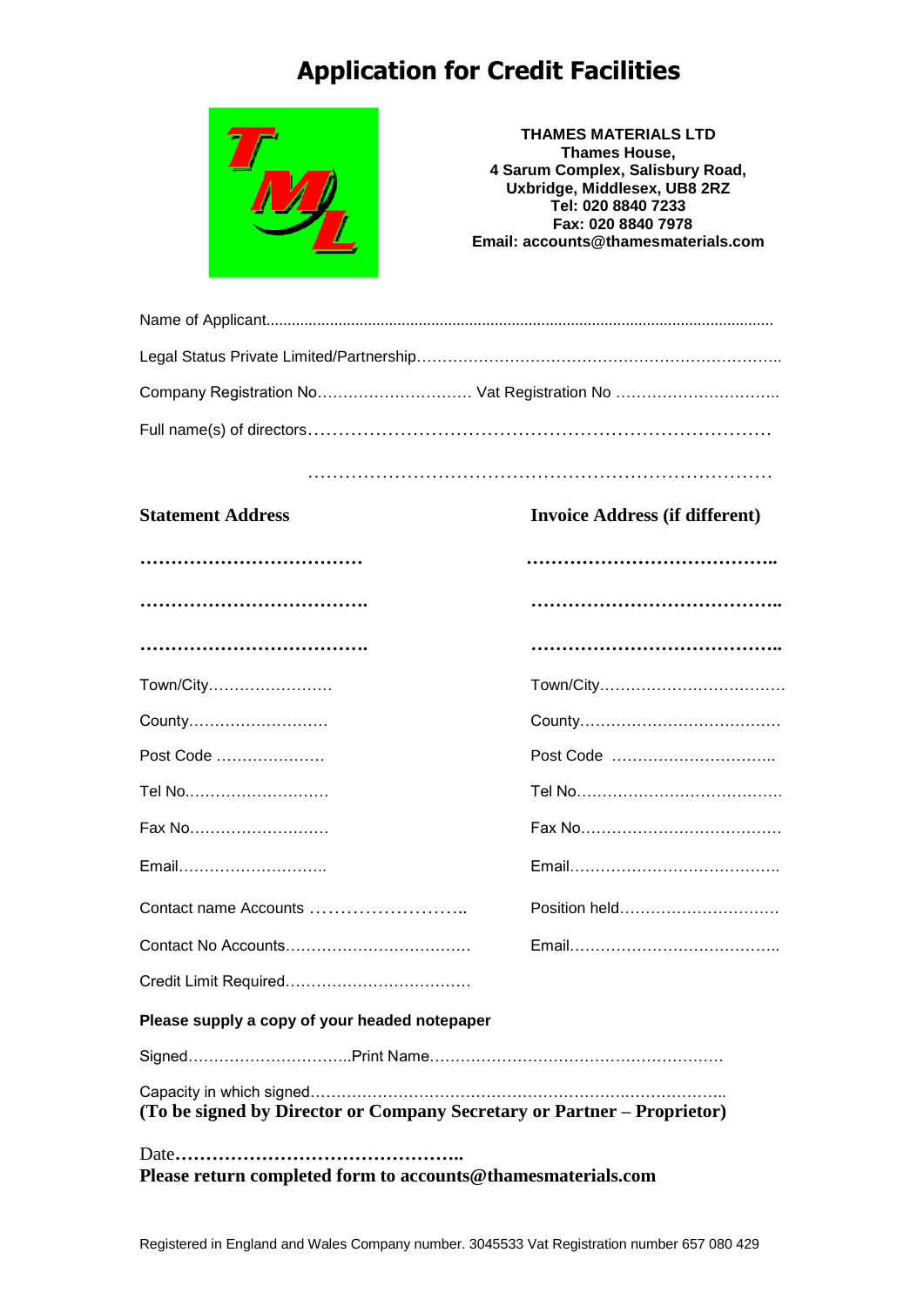## **Application for Credit Facilities**



 $\overline{\phantom{a}}$ 

**THAMES MATERIALS LTD Thames House, 4 Sarum Complex, Salisbury Road, Uxbridge, UB8 2RZ Tel: 020 8840 7233 Fax: 020 8840 7978 Email: accounts@thamesmaterials.com**

### **TRADE REFERENCES**

Trade References Please provide references from with the Construction Industry whenever possible

| Reference 1                                                                                                               | Reference 2           |  |
|---------------------------------------------------------------------------------------------------------------------------|-----------------------|--|
|                                                                                                                           |                       |  |
|                                                                                                                           |                       |  |
|                                                                                                                           |                       |  |
|                                                                                                                           |                       |  |
| How long account held                                                                                                     | How long account held |  |
| Commodity Supplied                                                                                                        | Commodity Supplied    |  |
| Reference 3                                                                                                               | Reference 4           |  |
|                                                                                                                           |                       |  |
|                                                                                                                           |                       |  |
|                                                                                                                           |                       |  |
|                                                                                                                           |                       |  |
|                                                                                                                           |                       |  |
| How long account held                                                                                                     | How long account held |  |
| Commodity Supplied                                                                                                        | Commodity Supplied    |  |
|                                                                                                                           |                       |  |
| <b>Purchase Order Requirements (Please Tick)</b><br>Does your company require purchase order numbers?<br><b>YES</b><br>NO |                       |  |
|                                                                                                                           |                       |  |
| Per Materials In / Materials Out<br>Per Site or Job                                                                       |                       |  |
| Who has permission to place orders?                                                                                       |                       |  |
| Office<br>Site                                                                                                            |                       |  |
| How should Purchase Orders be received?                                                                                   |                       |  |
| Email<br>Fax<br>Verbal                                                                                                    |                       |  |